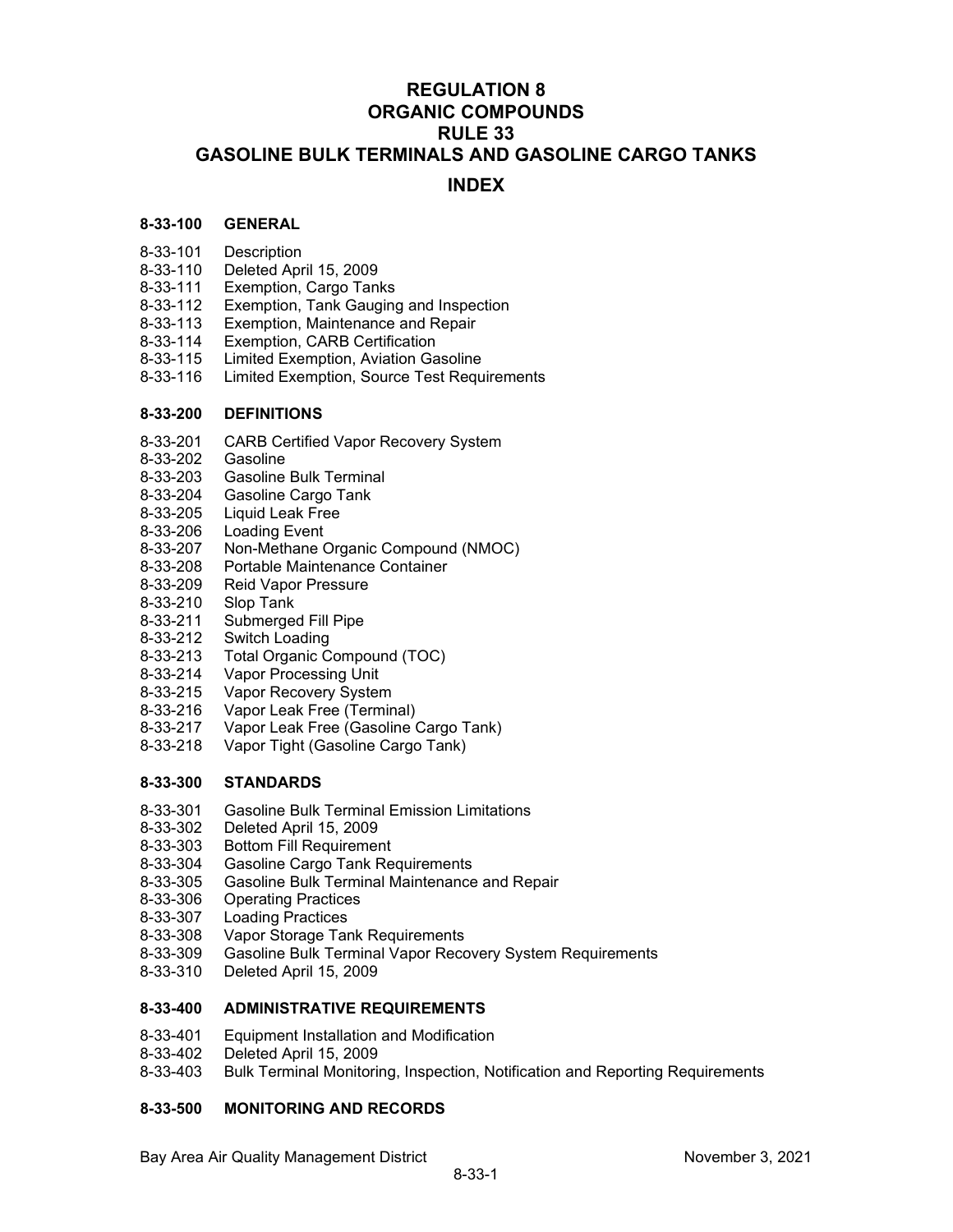- 8-33-501 Burden of Proof<br>8-33-502 Vapor Storage T
- 8-33-502 Vapor Storage Tank Emission Records<br>8-33-503 Annual Source Test
- 8-33-503 Annual Source Test<br>8-33-504 Liquid Fill and Vapor
- Liquid Fill and Vapor Hose Connector Leak Check Records
- 8-33-505 Loading Rack Backpressure Records
- 8-33-506 Parametric Correlation Records
- 8-33-507 Parametric Variable Monitoring Records

## **8-33-600 MANUAL OF PROCEDURES**

- 8-33-601 Emission Rate Determination<br>8-33-602 Deleted April 15, 2009
- 8-33-602 Deleted April 15, 2009
- Back Pressure Determination on Vapor Recovery System
- 8-33-604 Vapor Tight (Gasoline Cargo Tanks)
- 8-33-605 Analysis of Samples
- 8-33-606 Vapor Leak Concentration Determination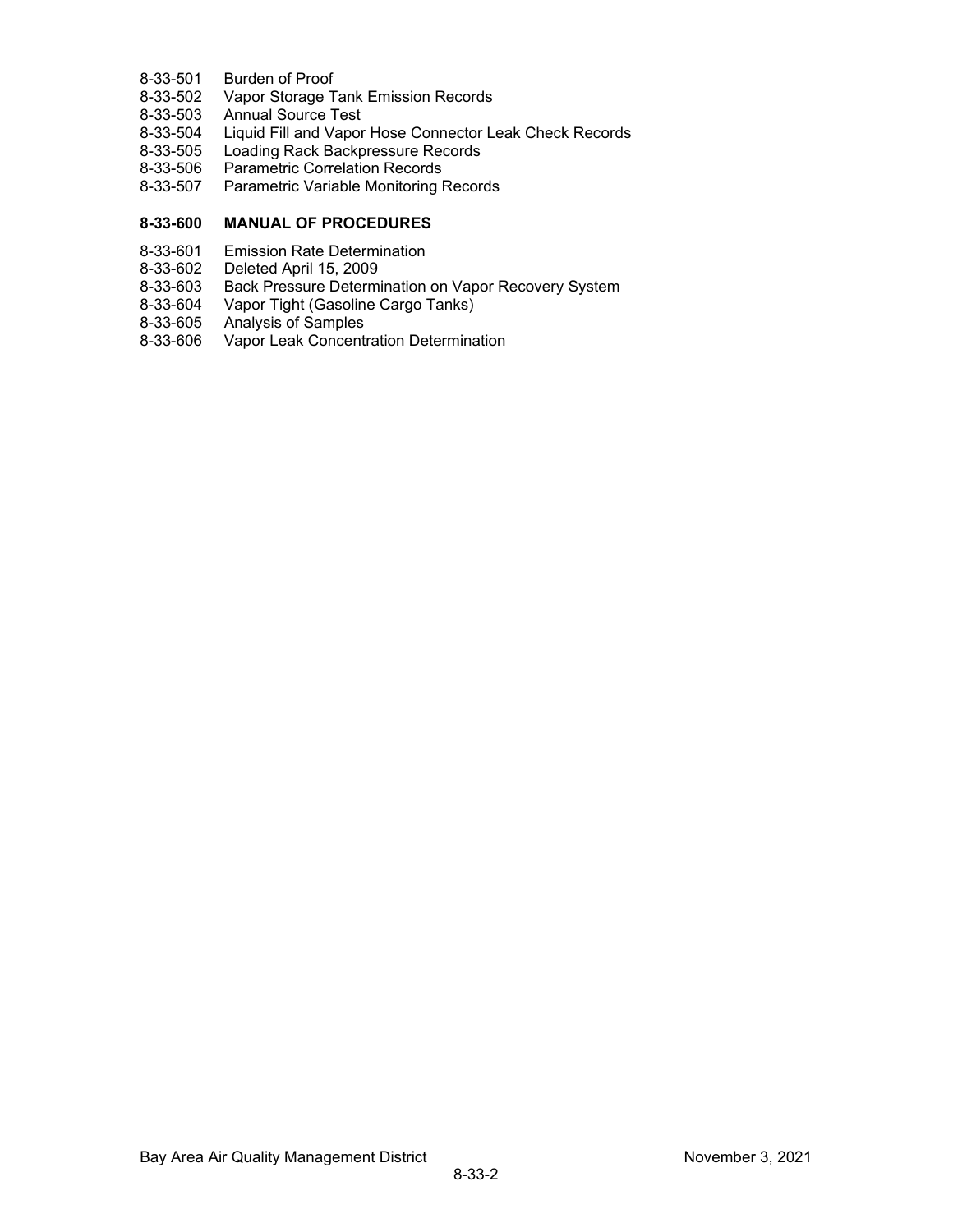## **REGULATION 8 ORGANIC COMPOUNDS RULE 33 GASOLINE BULK TERMINALS AND GASOLINE CARGO TANKS**

(Adopted November 30, 1983)

## **8-33-100 GENERAL**

**8-33-101 Description:** The purpose of this Rule is to limit emissions of organic compounds associated with gasoline transfer operations at gasoline bulk terminals and organic compounds from gasoline cargo tanks.

*(Amended 10/7/87; 6/1/94; 4/15/09)*

# **8-33-110 Deleted April 15, 2009**

- **Exemption, Cargo Tanks:** The requirements of Sections 8-33-304.1, 304.2 and 304.6 do not apply to cargo tanks that deliver exclusively to:
	- 111.1 Storage tanks with an actual capacity of less than 250 gallons.
	- 111.2 Storage tanks installed prior to February 18, 1987, with an annual throughput of less than 60,000 gallons, provided the storage tanks are exempt from Phase I requirements pursuant to Regulation 8, Rule 7.
	- 111.3 Storage tanks with a capacity of less than 550 gallons used primarily for the refueling of implements of husbandry as defined in Division 16, Chapter 1, of the California Vehicle Code, provided such tanks are equipped with a submerged fill pipe.
	- 111.4 Storage tanks, where the APCO determines that the Phase I gasoline vapor recovery requirements identified in Regulation 8, Rule 7 are not feasible. *(Amended 1/9/85; 10/7/87; 6/1/94; 4/15/09)*
- **8-33-112 Exemption, Tank Gauging and Inspection:** Any gasoline cargo tank may be opened for gauging or inspection, provided that the tank is not pressurized or being loaded. *(Amended and Renumbered 10/7/87; Amended 4/15/09)*
- **8-33-113 Exemption, Maintenance and Repair:** The requirements of Section 8-33-304.4, 304.5, and 306 shall not apply to liquid gasoline spills and vapor leaks resulting from maintenance or repair operations provided proper operating practices are employed to minimize evaporation of gasoline into the atmosphere to the greatest extent practicable.

*(Renumbered 10/7/87; Amended 4/15/09)*

**8-33-114 Exemption, CARB Certification:** CARB certification requirements in this Rule do not apply to vapor recovery equipment or systems where the gasoline bulk terminal owner or operator demonstrates that CARB has determined that such equipment or systems are not required to be CARB certified.

*(Adopted April 15, 2009)*

- **8-33-115 Limited Exemption, Aviation Gasoline:** The distribution of aviation gasoline to and from bulk terminals:
	- 115.1 Is exempt from this Rule's CARB certification requirements of the vapor recovery system.
	- 115.2 Is exempt from the requirements of Sections 8-33-304.5 and 306 when sampling is required for quality assurance.

*(Adopted April 15, 2009)*

**8-33-116 Limited Exemption, Source Test Requirements:** Any gasoline bulk terminal vapor processing unit that collects organic vapors and routes them to a fuel gas system for combustion shall be exempt from the emission factor source test requirement in 8-33- 309.4, provided the gasoline bulk terminal control device has a source test requirement in an EPA approved Title V permit and provided that the terminal conducts an annual source test on its vapor recovery system which demonstrates that the system complies with the leakage requirements outlined in Sections 8-33-309.5 and 8-33-309.6, pursuant to the procedures set forth in CARB Test Procedures TP-203.1 and TP-204.3. *(Adopted April 15, 2009)*

## **8-33-200 DEFINITIONS**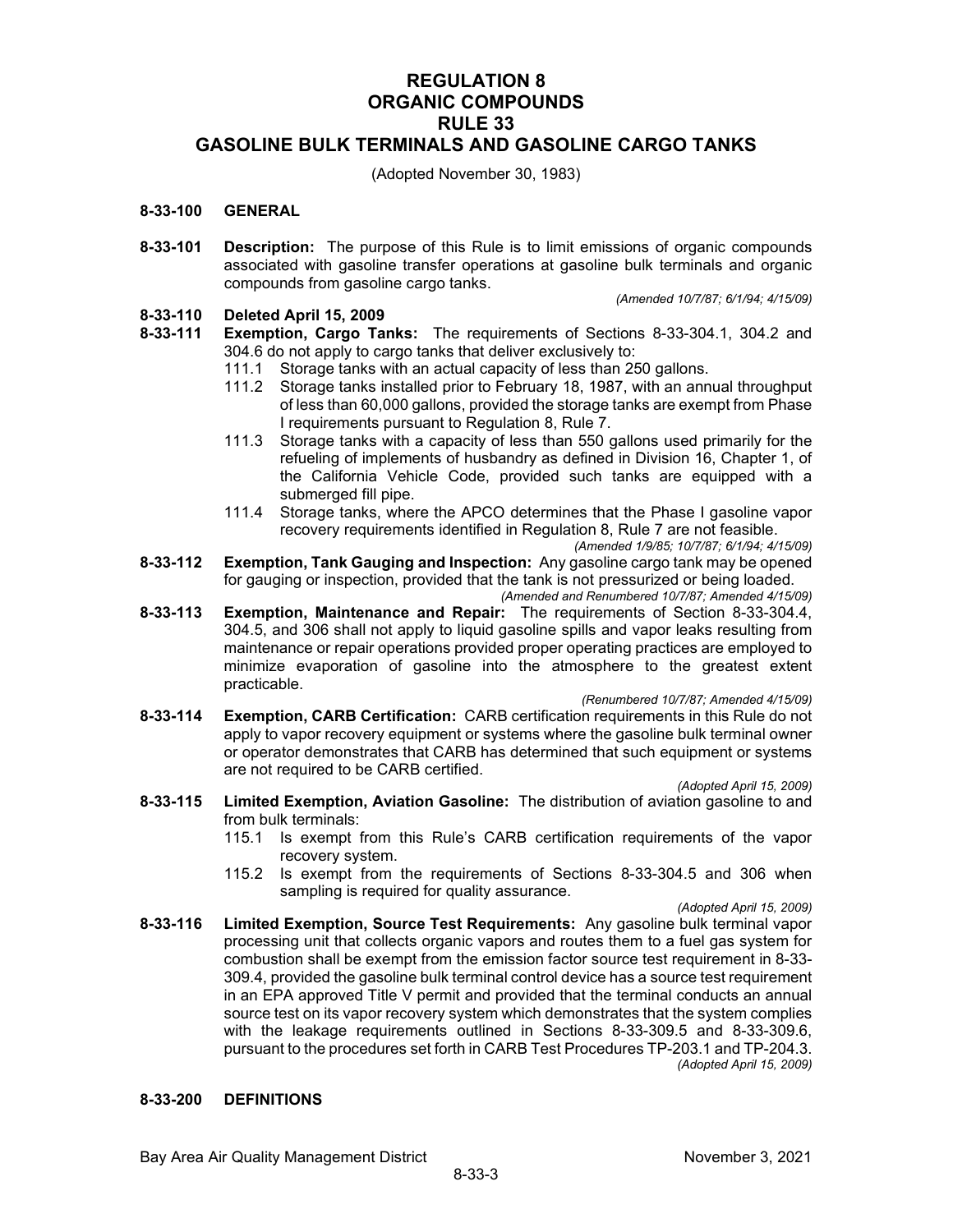**8-33-201 CARB Certified Vapor Recovery System:** A gasoline bulk terminal vapor recovery system that has a valid certification issued by the California Air Resources Board (CARB), pursuant to Section 41954 of the California Health and Safety Code.

*(Amended 10/7/87; 4/15/09)*

**8-33-202 Gasoline:** Any distillate, including aviation gasoline and additives, that has a Reid vapor pressure of four (4.0) pounds or greater.

*(Amended and Renumbered 4/15/09; Amended 11/3/21)*

- **8-33-203 Gasoline Bulk Terminal:** A gasoline storage and distribution facility that receives gasoline by marine tanker, barge, pipeline, or rail car, and loads it into gasoline cargo tanks for delivery to gasoline bulk plants, service stations, and other distribution points. *(Amended 10/7/87; 6/1/94; Amended and Renumbered 4/15/09)*
- **8-33-204 Gasoline Cargo Tank:** Any container, including its associated pipes and fittings, that is attached to a vehicle used to transport gasoline and is required to be certified in accordance with Section 41962 of the California Health and Safety Code.
	- *(Adopted April 15, 2009)*
- **8-33-205 Liquid Leak Free:** A liquid fill connector or vapor hose connector that does not leak liquid in excess of three drops per minute, or 10 milliliters per disconnect averaged over three consecutive disconnects, as set forth in CARB CP-203, *Certification Procedure for Vapor Recovery Systems of Terminals* for gasoline bulk terminal connectors, or CARB CP-204, *Certification Procedure for Vapor Recovery Systems of Cargo Tanks* for gasoline cargo tank connectors.

*(Amended and Renumbered April 15, 2009)*

**8-33-206 Loading Event:** Transferring liquid gasoline into and receiving vapors from a gasoline delivery vehicle, including all individual cargo tanks and compartments.

*(Adopted April 15, 2009)*

**8-33-207 Non-Methane Organic Compound (NMOC):** Any compound of carbon, excluding methane, carbon monoxide, carbonic acid, metallic carbides, metallic carbonates and ammonium carbonate.

#### *(Adopted 6/1/94; Amended and Renumbered 4/15/09)*

**8-33-208 Portable Maintenance Container:** A portable vessel or tank with a capacity of less than 250 gallons, equipped with liquid and vapor hose connectors that temporarily stores gasoline.

*(Adopted April 15, 2009)*

- **8-33-209 Reid Vapor Pressure:** The vapor pressure of an organic liquid at 100 degrees Fahrenheit, except liquefied gases, as determined in accordance with the Manual of Procedures, Volume III, Method 13, the most current version of ASTM D323, or the equivalent method described in California Code of Regulations Title 13, Section 2297. *(Adopted 4/15/09; Amended 11/3/21)*
- **8-33-210 Slop Tank:** Any permanent or fixed container that has the primary function of temporarily storing product and other liquids that have been collected during maintenance or loading operations and are not loaded into a gasoline cargo tank.

*(Adopted 4/15/09; Amended 11/3/21)*

- **8-33-211 Submerged Fill Pipe:** Any storage tank fill pipe which meets one of the following conditions:
	- 210.1 If the tank is filled from the top, the end of the discharge pipe is totally submerged when the liquid level is six (6) inches above the bottom of the tank.
	- 210.2 If the tank is filled from the side, the discharge pipe is totally submerged when the liquid level is 18 inches above the bottom of the tank.

*(Amended and Renumbered April 15, 2009)*

**8-33-212 Switch Loading:** The loading of an organic liquid with a Reid vapor pressure of less than 4.0 pounds into a gasoline cargo tank where the previous load was gasoline.

*(Amended and Renumbered April 15, 2009)*

**8-33-213 Total Organic Compound (TOC):** Any compound of carbon including methane, excluding carbon monoxide, carbonic acid, metallic carbides, metallic carbonates and ammonium carbonate.

*(Adopted April 15, 2009)*

**8-33-214 Vapor Processing Unit:** Equipment designed to dispose of hydrocarbon vapors to prevent their emission into the atmosphere.

*(Adopted April 15, 2009)*

**8-33-215 Vapor Recovery System:** A system capable of collecting and disposing of hydrocarbon vapors to prevent their emission into the atmosphere.

*(Adopted April 15, 2009)*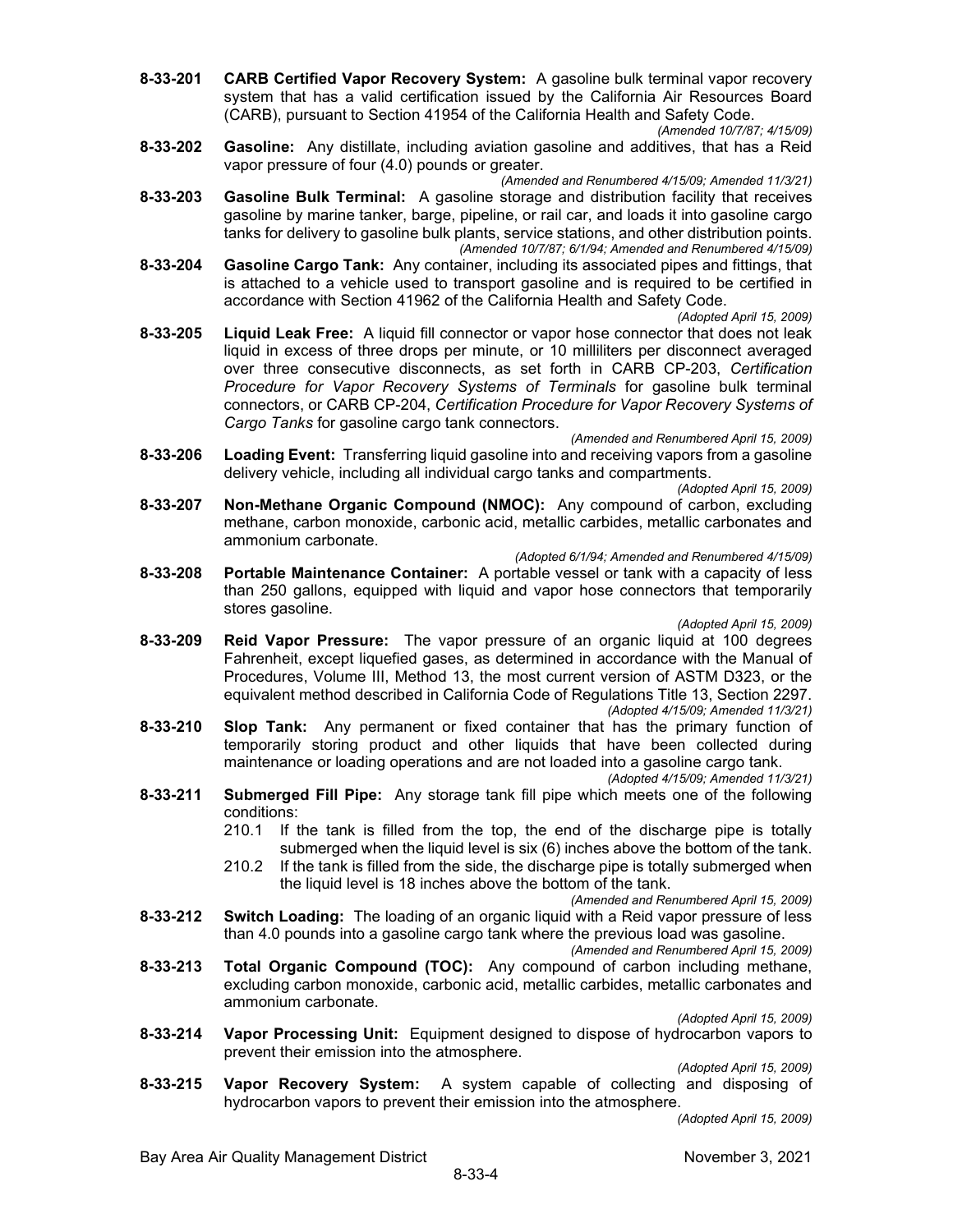- **8-33-216 Vapor Leak Free (Terminal):** Until July 1, 2009, a leak of less than 100 percent of the lower explosive limit on a combustible gas detector measured at a distance of 2.5 cm (l in.) from the source or no visible evidence of air entrainment in the sight glasses of liquid delivery hoses. Effective July 1, 2009, a gasoline bulk terminal liquid fill connector, vapor hose connector, or pressure/vacuum (P/V) valve that does not leak vapor in excess of 3,000 parts per million (ppm) (expressed as methane) or 6% of the Lower Explosive Limit (LEL), measured according to the procedure set forth in CARB TP-204.3, *Determination of Leak(s)*.
- *(Adopted 6/1/94; Amended and Renumbered 4/15/09)* **8-33-217 Vapor Leak Free (Gasoline Cargo Tank):** A gasoline cargo tank liquid fill connector, vapor hose connector or other fitting that does not leak vapor in excess of 100% of Lower Explosive Limit (LEL), measured according to the procedure set forth in CARB TP-204.3, *Determination of Leak(s)*.
- *(Adopted April 15, 2009)* **8-33-218 Vapor Tight (Gasoline Cargo Tank):** A gasoline cargo tank that does not leak vapor in excess of the pressure decay and vapor leak standards set forth in CARB CP-204, *Certification Procedure for Vapor Recovery Systems of Cargo Tanks*.

*(Adopted 1/9/85; Amended and Renumbered 4/15/09)*

## **8-33-300 STANDARDS**

## **8-33-301 Gasoline Bulk Terminal Emission Limitations:**

- 301.1 Effective April 1, 1989, a person shall not load, or permit the loading of gasoline into or out of a gasoline bulk terminal unless a CARB certified vapor recovery system is properly connected and used. Such systems shall not emit into the atmosphere more than 9.6 grams of organic compounds per cubic meter (0.08 lbs per 1000 gallons) of organic liquid loaded. Switch loading shall be subject to this standard. Where multiple vapor processing units are used, each vapor processing unit shall be subject to this standard.
- 301.2 Effective January 10, 2011, emissions of non-methane organic compounds from a vapor recovery system shall not exceed 0.04 pound (lb) per 1,000 gallons of organic liquid loaded. Switch loading operations are subject to this standard. Where multiple vapor processing units are used, each vapor processing unit shall be subject to this standard.

*(Amended 10/7/87; 7/20/88; 6/1/94; 4/15/09)*

# **8-33-302 Deleted April 15, 2009**

**8-33-303 Bottom Fill Requirement:** Gasoline cargo tank loading operations at gasoline bulk terminals shall be accomplished by bottom fill.

*(Amended 10/7/87; 4/15/09)*

- **8-33-304 Gasoline Cargo Tank Requirements:** An owner or operator of a gasoline cargo tank must comply with the following requirements:
	- 304.1 Vapor Integrity Requirement: An owner or operator of a gasoline cargo tank shall only operate, or allow the operation of, a gasoline cargo tank that displays a valid State of California decal, as required by Section 41962 of the Health and Safety Code, and attests to the vapor integrity of the cargo tank.
	- 304.2 Vapor Recovery Requirement: Any gasoline cargo tank loading into or out of a gasoline bulk terminal shall be equipped with and use a vapor recovery system certified pursuant to Section 41962 of the California Health and Safety Code.
	- 304.3 Deleted October 7, 1987.
	- 304.4 Purging Requirement: An owner or operator of a gasoline cargo tank shall not purge gasoline vapor from the cargo tank to the atmosphere, at any time.
	- 304.5 Drainage Requirement: An owner or operator of a gasoline cargo tank shall not drain or spill liquid gasoline from the cargo tank, discard it in sewers, store it in open containers, or handle it in any other manner that would result in its evaporation to the atmosphere.
	- 304.6 Vapor Tight Requirement: The gasoline cargo tank shall be vapor tight (gasoline cargo tank).
	- 304.7 Vapor Leak Requirement: Gasoline cargo tank liquid fill and vapor return connectors shall be vapor leak free (gasoline cargo tank). The cargo tank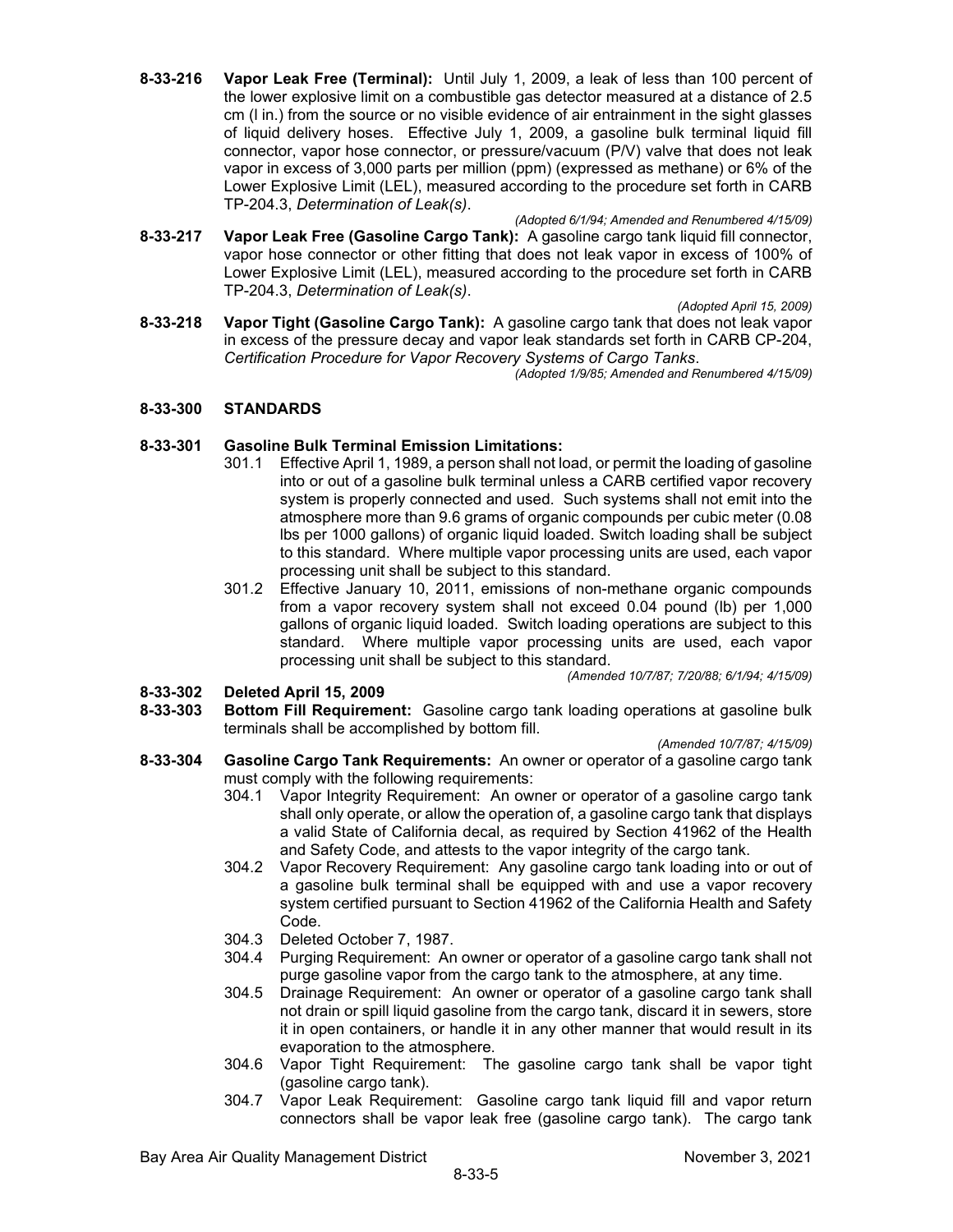owner or operator must notify the bulk terminal personnel immediately if the product or vapor connectors do not meet these vapor leak requirements.

- 304.8 Liquid Leak Requirements: Gasoline cargo tank liquid fill and vapor return connectors shall be liquid leak free. The cargo tank owner or operator must notify the bulk terminal personnel immediately if the product or vapor connectors do not meet these liquid leak requirements.
- 304.9 Compatible Connectors Requirement: Effective July 1, 2009, an owner or operator of a gasoline cargo tank shall only load the gasoline cargo tank at a gasoline bulk terminal if the gasoline cargo tank product and vapor connectors are compatible with the associated fittings of the gasoline bulk terminal.
- 304.10 Vapor Hose Storage Requirement: Effective January 10, 2011, an owner or operator of a gasoline cargo tank shall return the bulk terminal's vapor recovery hose to its hanger when not in use.
- 304.11 Maintenance Requirement: An owner or operator of a gasoline cargo tank shall maintain all equipment associated with the gasoline cargo tank in good working order.
	- *(Renumbered, Amended 1/9/85; 10/7/87; Amended 4/15/09)*

### **8-33-305 Gasoline Bulk Terminal Maintenance and Repair:** An owner or operator of a gasoline bulk terminal shall comply with the following requirements:

- 305.1 All gasoline bulk terminal equipment associated with delivery, loading and vapor recovery operations shall be in good working order.
- 305.2 Effective January 10, 2012, prior to any operational procedure, maintenance and/or repair on the product or vapor hoses that requires opening the hoses to the atmosphere, a gasoline bulk terminal owner or operator shall transfer any retained liquid gasoline in these hoses to either a portable maintenance container equipped with liquid and vapor hose connectors or to a slop tank through fixed piping or a liquid hose connector. The cover, seal, lid, or connector shall be in a closed position at all times except when the device is in use for liquid transfer, inspection, maintenance, or repairs.
- 305.3 Any portable maintenance container or slop tank hose connectors shall be vapor leak free (terminal) and liquid leak free.
- 305.4 Backpressure monitors installed pursuant to Section 8-33-309.10 and 309.11 shall be serviced following the manufacturer's specifications and maintained in good working order. Backpressure monitors shall be calibrated as specified by the manufacturer or annually, whichever is more frequent.

*(Amended April 15, 2009)*

**8-33-306 Operating Practices:** An owner or operator of a gasoline bulk terminal shall not drain or spill liquid gasoline, discard it in sewers, store it in open containers, or handle it in any other manner that would result in its evaporation to the atmosphere.

*(Amended April 15, 2009)*

## **8-33-307 Loading Practices:**

- 307.1 Compatible Connectors Requirement: Effective July 1, 2009, an owner or operator of a gasoline bulk terminal shall inform all gasoline cargo tank owners or operators allowed to load at their facility of the liquid and vapor hose connectors required, that each cargo tank shall be allowed to only use compatible connectors, and that use of compatible connectors is necessary for continued access to the bulk terminal.
- 307.2 An owner or operator of a gasoline bulk terminal shall not load, or permit the loading of gasoline into or out of a gasoline bulk terminal unless a CARBcertified vapor recovery system, or a vapor recovery system for which a complete application for certification has been submitted to CARB, is properly connected and used.

*(Amended April 15, 2009)*

- **8-33-308 Vapor Storage Tank Requirements:** An owner or operator of a vapor storage tank at a gasoline bulk terminal is subject to the following requirements:
	- 308.1 Diaphragms used in vapor storage tanks shall be maintained such that the concentration of total organic compound emissions in the airspace above the diaphragm is less than 3,000 parts per million (ppm) expressed as methane, or 6% of the Lower Explosive Limit.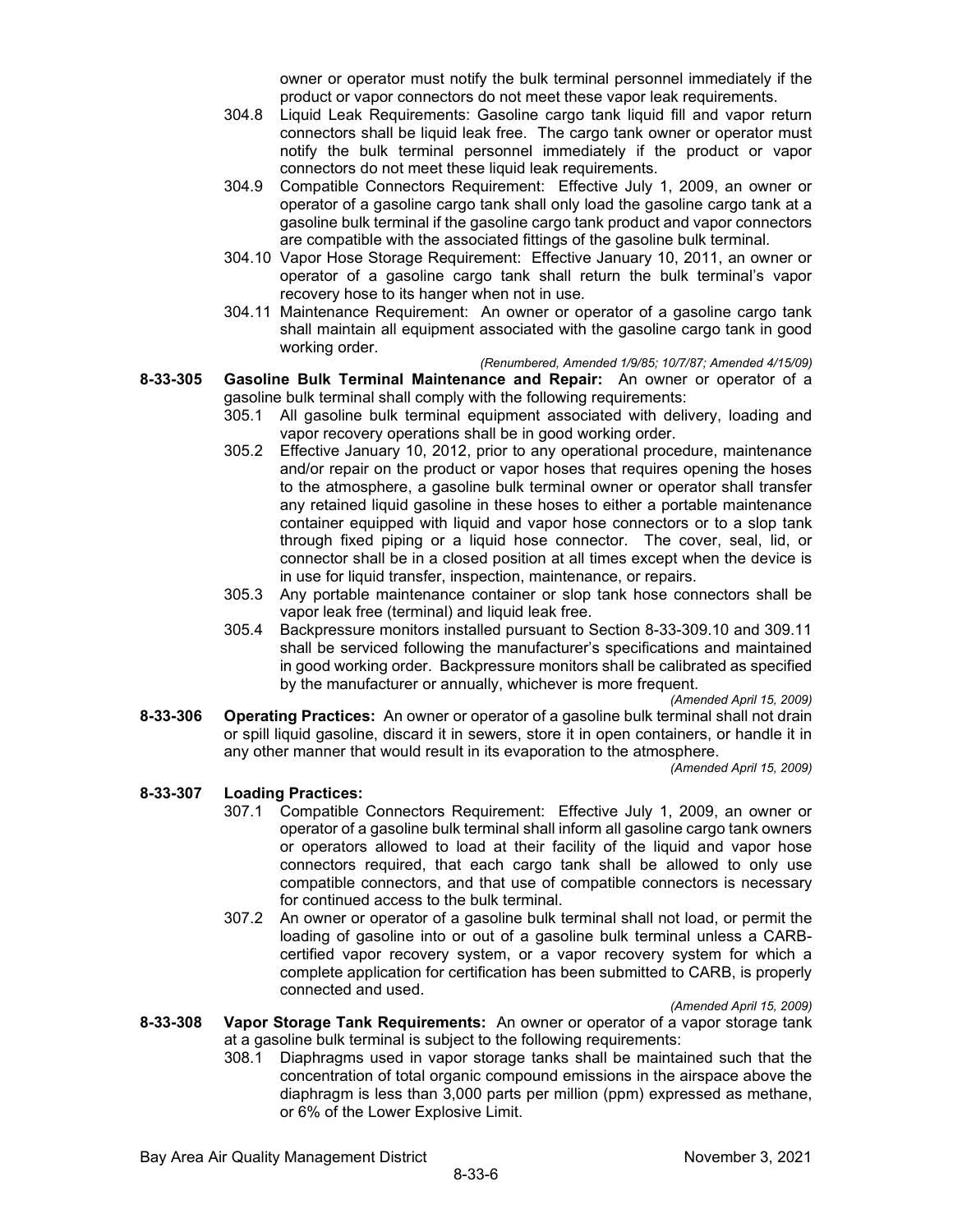308.2 Effective January 10, 2011, total organic compound concentrations in the airspace above the diaphragm shall be monitored and recorded with a hydrocarbon analyzer weekly when the vapor storage tank is in service, during a period when gasoline loading is in progress.

*(Amended 10/7/87; 4/15/09)*

- **8-33-309 Gasoline Bulk Terminal Vapor Recovery System Requirements:** Vapor recovery systems are subject to the following requirements:
	- 309.1 Organic compound emissions from each delivery and loading operation shall be captured and controlled by a CARB Certified Vapor Recovery System.
	- 309.2 Vapor recovery systems shall be operated and maintained such that the gauge pressure at the cargo tank / vapor hose interface does not exceed 18.0 inches of water column during product loading operations.
	- 309.3 Vapor recovery systems shall be operated and maintained in good working order pursuant to the operating conditions specified in the system's CARB certification.
	- 309.4 Vapor recovery systems shall be tested annually to ensure compliance with Section 8-33-301.
	- 309.5 Vapor Leak Requirement: Gasoline bulk terminal liquid fill connectors, vapor return connectors, and pressure/vacuum valves shall be vapor leak free (terminal).
		- 5.1 A violation of this section shall not occur if a connector leak is discovered by the terminal owner or operator and, within 8 hours of discovery of the leak, the connector is either (1) repaired and re-inspected to be leak-free (terminal), or (2) taken out of service. A connector taken out of service shall not be returned to service until it is repaired and re-inspected to be leak-free (terminal).
		- 5.2 A violation of this section shall not occur if a P/V valve leak is discovered by the terminal owner or operator and, within 72 hours of discovery of the leak, the P/V valve is either (1) repaired and re-inspected to be leak free (terminal) or (2) taken out of service. A P/V valve taken out of service shall not be returned to service until it is repaired and reinspected to be leak-free (terminal).
	- 309.6 Liquid Leak Requirements: Gasoline bulk terminal liquid fill and vapor return connectors shall be liquid leak free.
		- 6.1 A violation of this section shall not occur if a leak is discovered by the terminal owner or operator and, within 8 hours of discovery of the leak, the connector is either (1) repaired and re-inspected to be liquid leakfree, or (2) taken out of service. A connector taken out of service shall not be returned to service until it is repaired and re-inspected to be liquid leak-free.
	- 309.7 Effective January 10, 2011, vapor recovery system piping must include a block valve or vapor check valve on the bulk terminal piping connection to each vapor hose, and a poppet valve connector at the end of each vapor hose.
	- 309.8 Effective January 10, 2011, the liquid fill hose connector and vapor hose connector seals and P/V valves shall be inspected daily using sight, sound and smell, and checked with a hydrocarbon analyzer weekly to ensure each connector and P/V valve is liquid leak free and vapor leak free (terminal). Any leaks requiring repair shall be re-inspected to ensure they are vapor leak free (terminal). All visual and hydrocarbon analyzer inspection, corrective actions and re-inspection results shall be recorded.
	- 309.9 Effective January 10, 2011, each vapor hose shall have a hanger available to hang the vapor return hose off of the ground out of the driveway path when not in use.
	- 309.10 Effective January 10, 2011, a backpressure monitor shall be installed on the vapor collection piping of each loading rack. The backpressure monitors shall be located on the fixed vapor piping as close to the vapor hose connectors as feasible. Alternate locations may be utilized subject to prior approval by the APCO. Backpressure monitors shall be correlation tested annually, with pressure measured at the loading rack / cargo tank interface. The APCO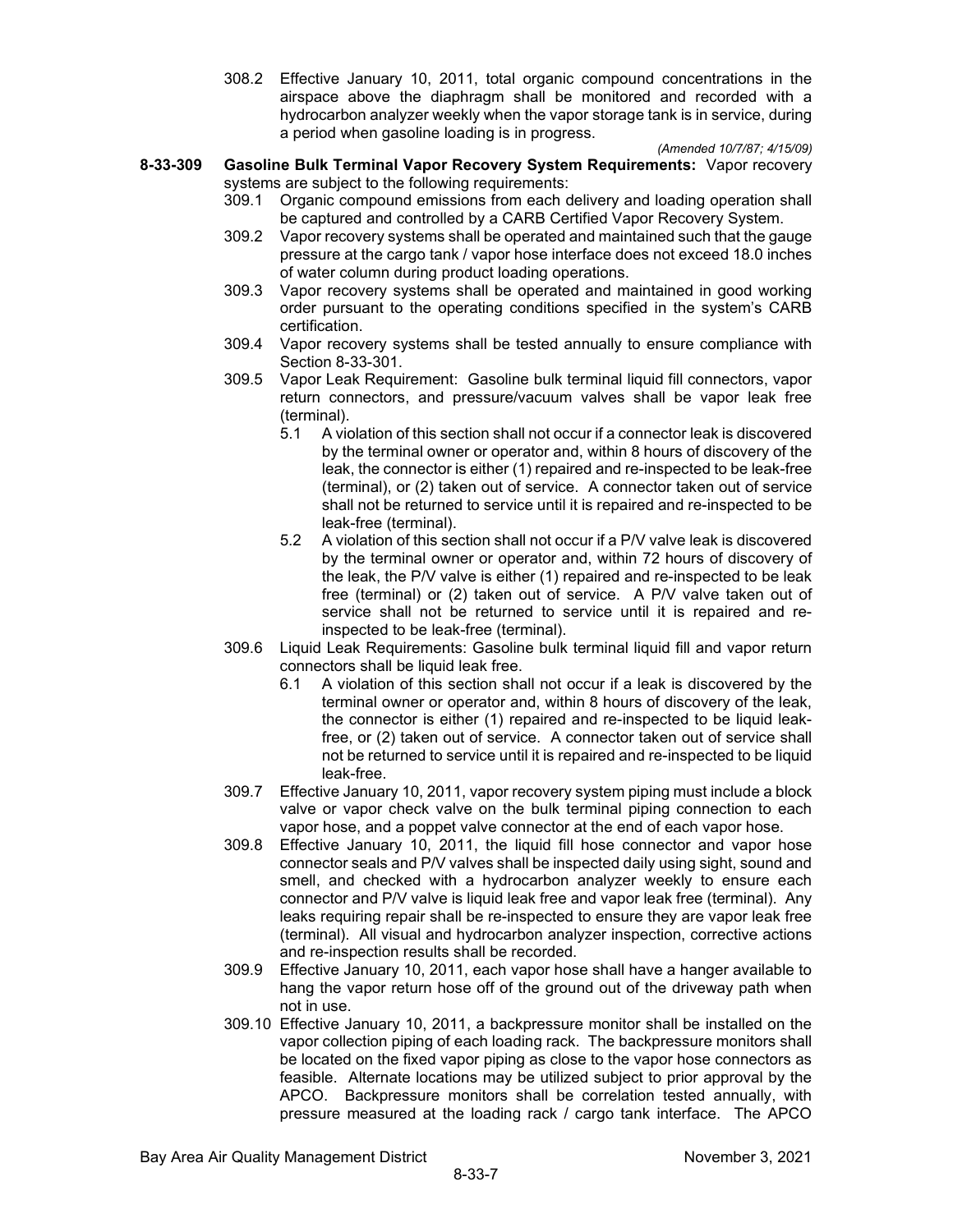(Attention: Source Test) shall be notified at least seven (7) days prior to the correlation test.

- 309.11 Effective January 10, 2011, each gasoline bulk terminal shall install one of the following devices on each loading rack:
	- 11.1 An alarm system that activates an audio or visual alarm, and records the event when any backpressure monitor indicates a pressure exceeding 16.0 inches of water column at the cargo tank/vapor hose interface. If the pressure exceeds 18.0 inches of water column at the cargo tank/vapor hose interface, the alarm system shall activate an additional audio or visual alarm and record the event.
	- 11.2 An automatic lockout system that deactivates product loading at the conclusion of any loading event during which the backpressure monitor indicates a pressure exceeding 18.0 inches of water column at the cargo tank/vapor hose interface.
	- 11.3 An alternate system that provides equivalent assurance that backpressures are monitored and limited to 18 inches water column at the cargo tank/vapor hose interface.
- 309.12 Effective January 10, 2011, if the backpressure exceeds 18.0 inches of water column at any vapor return hose/cargo tank interface, the terminal operator shall finish the loading event, then shutdown the affected loading arm(s) and affected portion(s) of the vapor recovery system, and notify the APCO of the pressure event within 24 hours. The affected loading arm(s) and portion(s) of the vapor recovery system shall remain shutdown, or operated at a reduced rate until the cause of the pressure event has been determined and corrective actions have been completed. All excess backpressure events, responses, results of investigations, and corrective actions taken shall be recorded.
- 309.13 Effective January 10, 2011, each gasoline bulk terminal shall implement parametric monitoring to ensure proper performance of its vapor processing unit(s) to meet the mass emission limit in 8-33-301.2, or permit limit, whichever is lower, using one of the following approaches:
	- 13.1 Non-methane organic compound concentrations at the outlet of the vapor recovery system shall be continuously monitored and recorded. The monitor shall be maintained and operated in accordance with Regulation 1, Section 523: Parametric Monitoring and Recordkeeping Procedures, §523.1, §523.2, §523.4 and §523.5. The sample must be analyzed at least every 60 seconds, with results averaged over four hours. The owner or operator shall calculate a parametric concentration limit for the monitor to provide an early indication that the vapor recovery system may not be performing adequately. The parametric concentration limit shall be based on the most recent source test results and the applicable gasoline bulk terminal mass emission limit and shall be calculated within 60 days of the source test. The following equation shall be utilized to calculate the parametric concentration limit: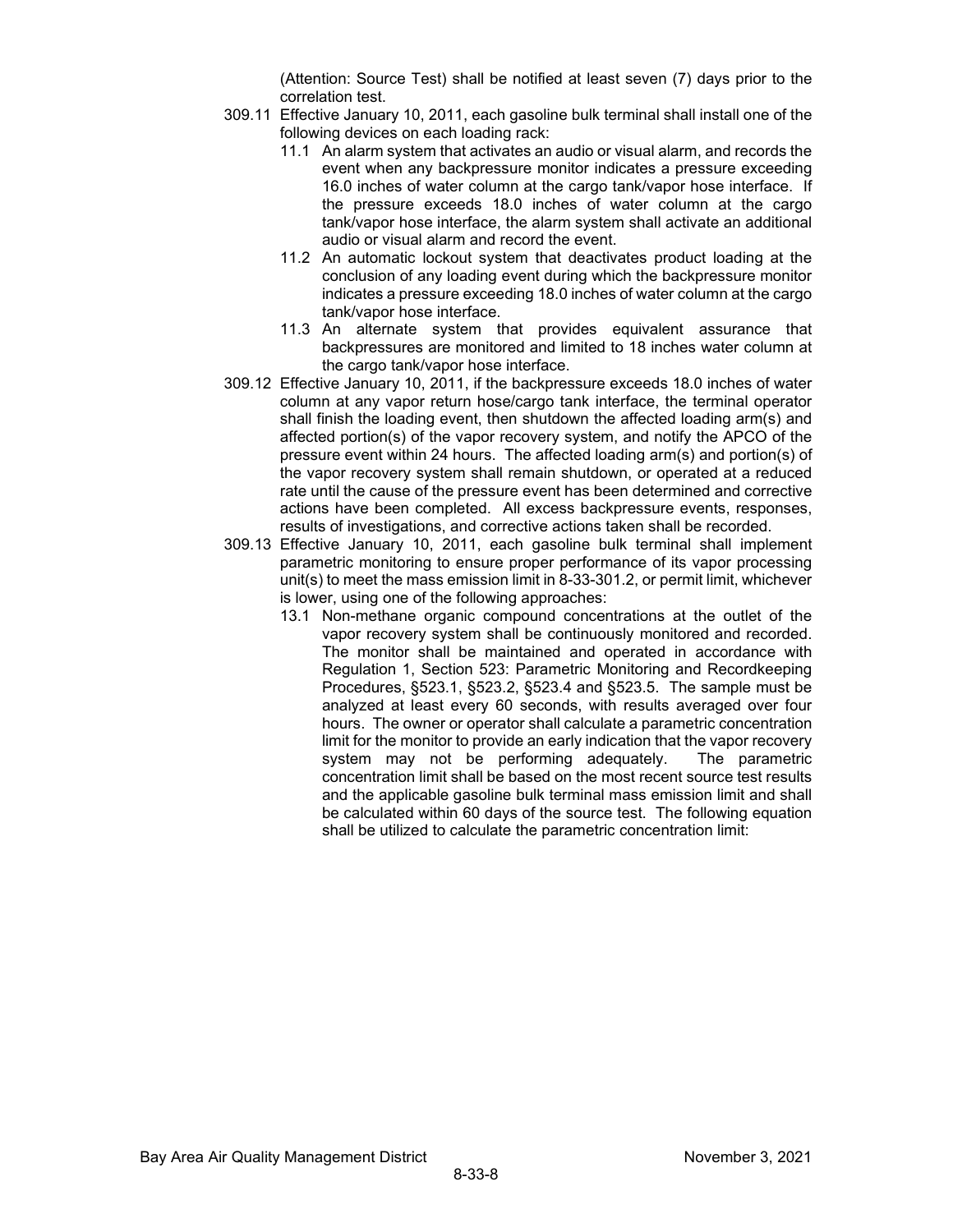$$
C_{\text{max}} = \frac{(PM_L)}{(MW_S)}(3183800)
$$

Where:

 $C_{max}$  = Parametric concentration limit expressed as the instrument span gas utilized, parts per million (ppm)

*PML* = Permitted mass emission limit expressed as pounds per thousand gallons loaded, (lb/1000 gal)

 $MW<sub>S</sub>$  = Molecular weight of the span gas utilized, pounds per pound mole

(3183800) is a multiplying factor that represents a combination of terms consisting of conversion factors for decimal fraction to percent, percent to parts per million, the molar volume, gallons to cubic feet, pounds per thousand gallons and a 10% tolerance.

- 13.2 An alternate parametric monitoring protocol that satisfies 40 CFR Part 63, Subpart R, §63.427(a), (b), and (c), and/or 40 CFR Part 63, Subpart BBBBBB, §63.11092(b), (c), and (d), as applicable; and meets the requirements in Regulation 1, Section 523: Parametric Monitoring and Recordkeeping Procedures, §523.1, §523.2, §523.4 and §523.5; and is submitted to the APCO for approval by October 1, 2010.
- 309.14 Effective January 10, 2011, the owner or operator of the gasoline bulk terminal shall monitor the parametric limits of the vapor processing system pursuant to 8-33-309.13, and notify the APCO within 24 hours if any parameter exceeds (or goes below) the operating parameter limit. The owner or operator shall initiate an investigation into the cause of the exceedance of the parameter limit, and record the event, the results of investigation and corrective actions taken.
- 309.15 Effective January 10, 2011, all pressure / vacuum (P/V) valves connected to vapor recovery systems shall be accessible or equipped with permanent sample lines of at least 0.25 inches inside diameter that are situated one (1.0) centimeter (cm) from potential leakage sources at both the pressure and vent openings of the P/V valves. The sample lines shall terminate less than five feet above grade or platform access point and be equipped with sample valves. Samples shall be measured using a hydrocarbon analyzer for a duration adequate to ensure sample displacement through the sample tubing. *(Adopted 1/9/85; Amended 4/15/09)*
- **8-33-310 Deleted April 15, 2009**

## **8-33-400 ADMINISTRATIVE REQUIREMENTS**

- **8-33-401 Equipment Installation and Modification:** An owner or operator of a gasoline bulk terminal who installs or modifies vapor recovery system equipment at a gasoline bulk terminal shall meet the following requirements:
	- 401.1 Comply with the requirements of Regulation 2, Rule 1.
	- 401.2 Submit a complete application to CARB for certification or recertification pursuant to Section 41954 of the California Health and Safety Code before undertaking any of the following activities:
		- 2.1 Operation of a new or replacement vapor recovery system.
		- 2.2 Replacement or modification of equipment that would result in a greater gasoline loading capacity than the gasoline bulk terminal's CARB certified throughput limits. CARB throughput limits shall not be CARB throughput limits shall not be exceeded unless a new CARB certification is issued that permits these higher throughput limits.
		- 2.3 Operation of a vapor recovery system in a mode not certified by CARB.

2.4 Submittal of an application for a revised District Permit to Operate. *(Amended April 15, 2009)*

## **8-33-402 Deleted April 15, 2009**

**8-33-403 Bulk Terminal Monitoring, Inspection, Notification and Reporting Requirements:** An owner or operator of a gasoline bulk terminal shall develop and submit for APCO

Bay Area Air Quality Management District November 3, 2021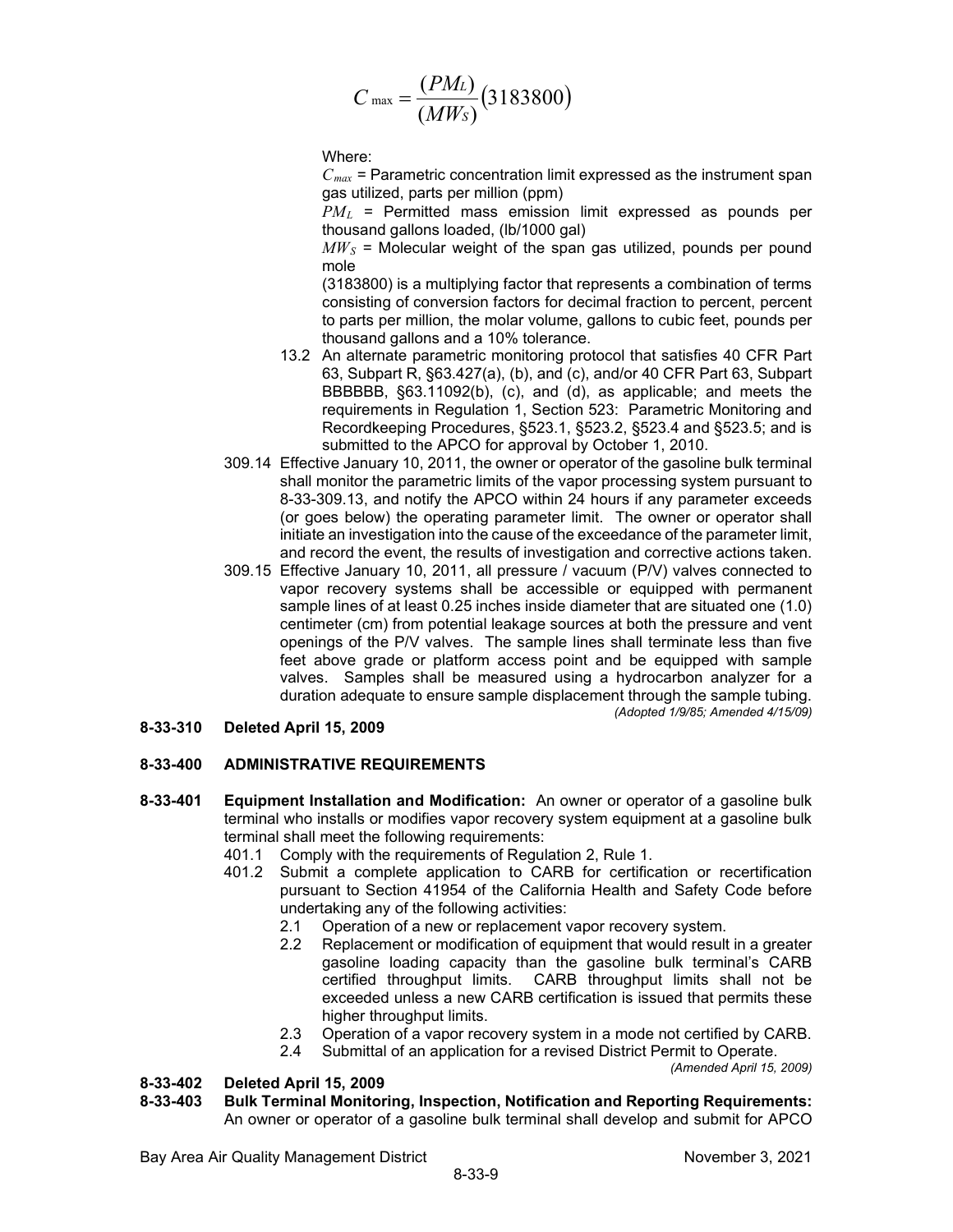approval by October 1, 2010 a monitoring, inspection, notification and reporting plan that meets the following requirements, as applicable, and implement the approved plan on or before January 10, 2011:

- 403.1 40 CFR Part 60, Subpart XX, §60.502.
- 403.2 40 CFR Part 63, Subpart R, §63.424, §63.425, §63.427 and §63.428.
- 403.3 40 CFR Part 63, Subpart BBBBBB, §63.11087, §63.11088, §63.11089, §63.11092, §63.11093, §63.11094 and §63.11095.
- 403.4 Sections 8-33-309.8, 309.11, 309.12, and 309.14.

*(Adopted April 15, 2009)*

## **8-33-500 MONITORING AND RECORDS**

**8-33-501 Burden of Proof:** The burden of proof of eligibility for exemptions from this rule is on the applicant. Persons seeking an exemption under this rule shall maintain adequate records and furnish them to the APCO upon request.

*(Amended April 15, 2009)*

**8-33-502 Vapor Storage Tank Emissions Records:** Any person subject to the requirements of Section 8-33-308.2 shall maintain for a period of at least five (5) years a record of the weekly vapor storage tank emission checks.

*(Adopted April 15, 2009)*

**8-33-503 Annual Source Test:** The gasoline bulk terminal owner or operator shall conduct an annual source test pursuant to Section 8-33-309.4 not less than 9 months, but less than 15 months from the previous source test, in accordance with the provisions in Section 8-33-601. Prior to conducting an annual source test, the APCO (Attention: Source Test) shall be notified at least seven (7) days prior to the test. A copy of the final report including raw data sheets shall be submitted to the APCO (Attention: Source Test) within 60 days of the completed test. The gasoline bulk terminal owner or operator shall retain on the site for a period of at least five (5) years a copy of the final report for each annual source test.

*(Adopted April 15, 2009)*

**8-33-504 Pressure/Vacuum Valve, Liquid Fill and Vapor Hose Connector Leak Check Records:** Any person subject to the requirements of Section 8-33-309.8 shall maintain for a period of at least five (5) years a record, including date and time, of the P/V valve and hose connector leak checks, repairs made and re-inspection results.

*(Adopted April 15, 2009)*

**8-33-505 Loading Rack Backpressure Records:** Any person subject to the requirements of Section 8-33-309.11 and 309.12 shall maintain for a period of at least five (5) years a record of the date and time of high-pressure events that exceed the standards or any P/V valve release. The records shall identify the affected vapor arm(s) and the pressure or alarm status each time the high-pressure alarm system activates. The records shall also include a description of the actions taken by the gasoline bulk terminal owner or operator to cease each release or high pressure event, results of investigations to determine causes, and corrective actions taken.

*(Adopted April 15, 2009)*

**8-33-506 Parametric Correlation Records:** The gasoline bulk terminal owner or operator shall retain on site for a period of at least five (5) years of records of vapor recovery system pressure correlation tests and vapor processing unit parametric variable limits and their derivation, as required by Sections 8-33-309.10 and 8-33-309.13.

*(Adopted April 15, 2009)*

**8-33-507 Parametric Variable Monitoring Records:** The gasoline bulk terminal owner or operator shall retain on site for a period of at least five (5) years a record of events where parametric limits were exceeded (or not met), results of investigations to determine causes of such events, and corrective actions taken, as required by 8-33- 309.14.

*(Adopted April 15, 2009)*

## **8-33-600 MANUAL OF PROCEDURES**

**8-33-601 Emission Rate Determination:** Emissions of non-methane organic compounds from vapor recovery systems shall be determined in accordance with the Manual of